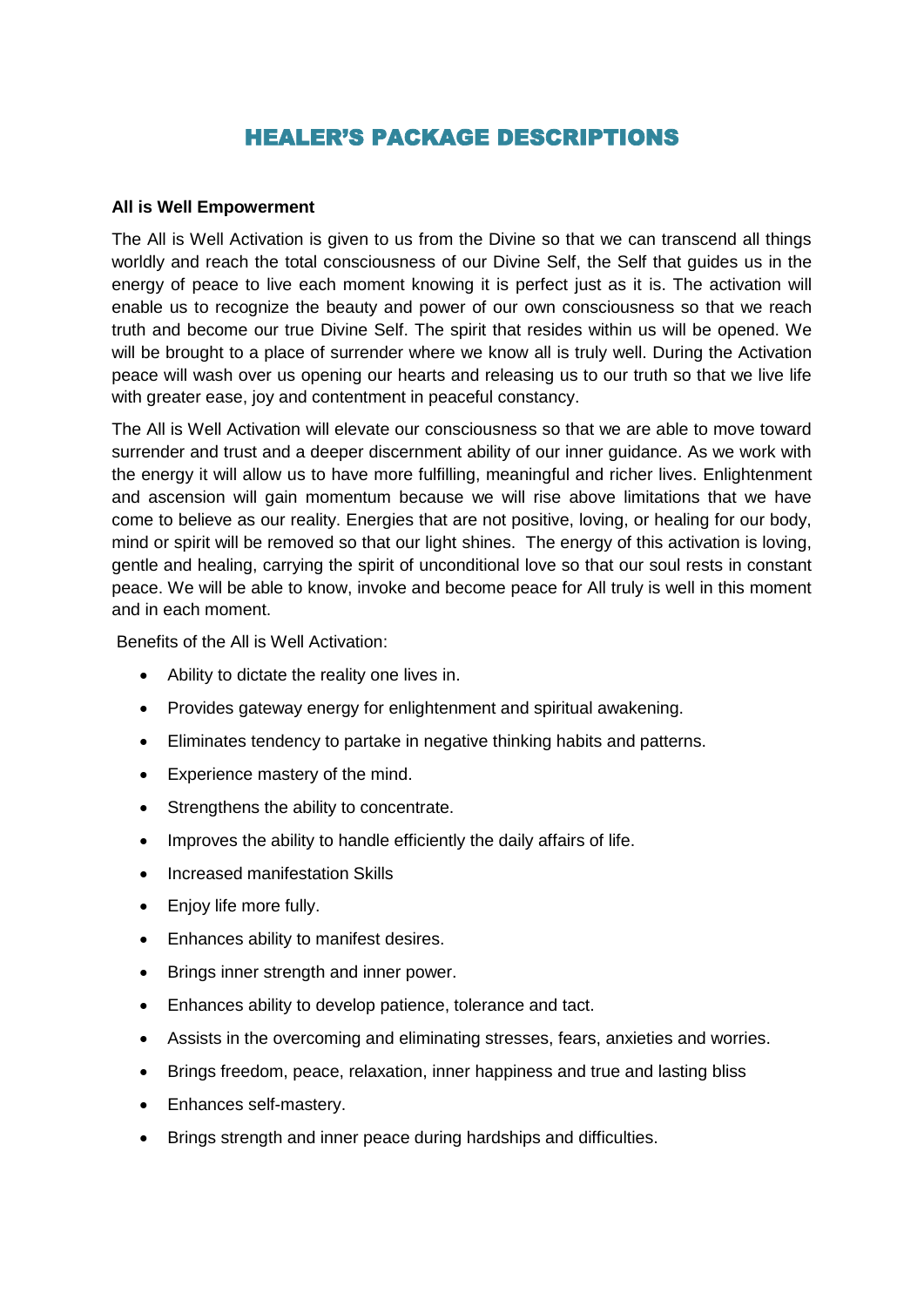- Assists in maintaining inner poise, clear judgment and common sense in every situation.
- Eliminates negative, futile and restless thinking.
- Improves the ability to meditate.
- Experience Spiritual contentment.

#### **Ascended Masters – 13 Attunements**

Although the Ascended Masters are available to everyone, in this system you will be attuned to the following 13 Masters so that you can work with their energies much more closely.

- Buddha
- Sanat Kumara
- Jesus
- Maitreya
- Kuan Yin
- Mother Mary
- Merlin
- Saint Germain
- Serapis Bey
- Holy Padre Pio
- Master Kuthumi
- Abundantia

#### **Blue Star 1 and Master**

The Blue Star Celestial Energy System is a natural healing method of truth and light that was channelled by Maukan. You must be a Usui Reiki Master to receive this attunement.

The Blue Star Celestial Energy System or "Os-Mo-Ro-Pup" is a transmission of spiritual ability to bridge the gap between God and man. It offers a passage through the Universal door allowing the adept to continue the search for knowledge, enlightenment and it's sharing with all sentient beings. Blue Star is both concerned with the immediate benefits like protection, health and financial as well as the longer term benefits such as growth, spiritual development and evolution. Blue Star Celestial Energy System helps one to escape the prevailing climate of insecurity which promotes the tendency for people to become group minded in the mistaken belief that there is security in numbers rather than relying on their own intuition and knowledge. It assist one if becoming more secure in one's own cosmic identity and uniqueness.

The program includes basic and advanced Merkaba and Triangulation training, as well as techniques for inter-time travel, and planetary and galactic healing.

The manual is an extensive manual that comes in two parts and explains the following: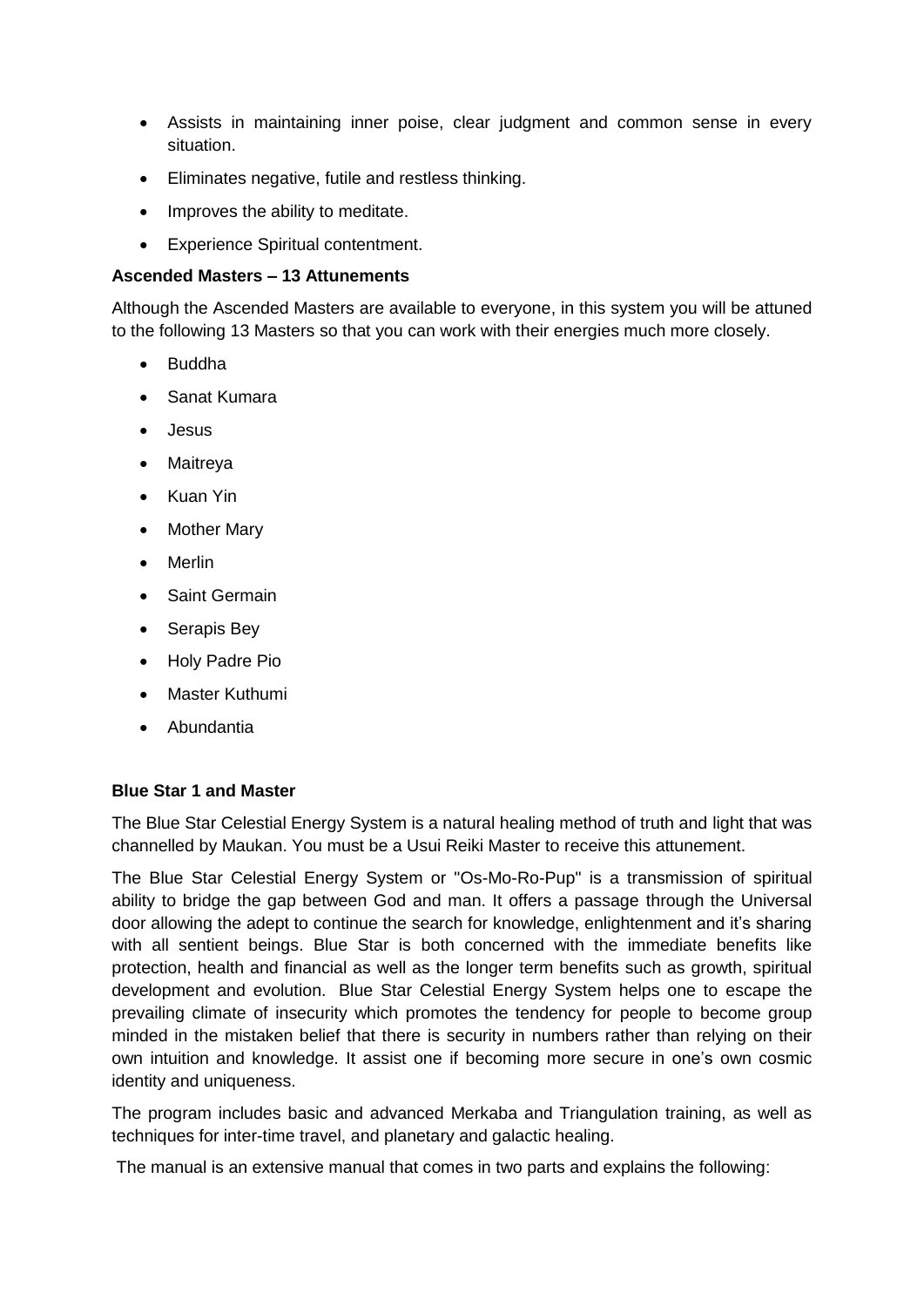#### **Manual one - Practitioner Level**

- Ancient Origins of Blue Star Celestial Energy System
- Blue Star Celestial Energy System Symbols and their meanings
- Blue Star Celestial Energy Healing System and sound
- Distant Healing with Blue Star Celestial Energy Healing System

#### **Manual two - Master Level**

- The Master Level Symbols of Blue Star Celestial Energy Healing System
- How to manifest using Blue Star Celestial Energy System
- Blue Star Celestial Energy Healing System and the Chakra & Planets
- The Blue Star "Os-Mo-Ro-Pup" Celestial Energy of Light and Truth
- Initiation
- Blue Star Celestial Initiation
- Discovering the Divine The Rite of the Child
- Ascended Master Reiki Guide Meditation
- 5 Additional Chakras

#### **Cultivating Compassion Reiki**

This system will help us to cultivate compassion in our daily life and practice compassion so that we have the ability to understand the emotional state of being of another person and or ourselves. The energy it carries will bring out many other wonderful qualities which are manifestations of compassion such as readiness to give comfort, empathy, sympathy, concern and caring to others.

A great benefit of the Cultivating Compassion Reiki system is that it will help you to be happier and bring others around you to be happier as the energy radiates from within you to all those whom you come into contact. This system is a tool for achieving happiness.

The energy of Cultivating Compassion Reiki will empower us to love all beings and comprehend their suffering for if we do not love others then we cannot really have compassion for them even when they are in pain. However, when we consider the suffering of someone we love compassion naturally comes up from within our spiritual core.

The energy of this system will remove anything that blocks that innate compassion that we have within our inner being for those we love so that we can consider their pain and take actions to alleviate their suffering.

It will help us to understand suffering, realize that suffering is real and experience genuine compassion so that we can develop a feeling of closeness to others combined with a sense of responsibility for their welfare. We will develop true compassion wanting happiness and not suffering for others.

Practicing this system helps us to realize a sense of trust that enables us to open up to others and reveal our problems, doubts, fears, and uncertainties so we can communicate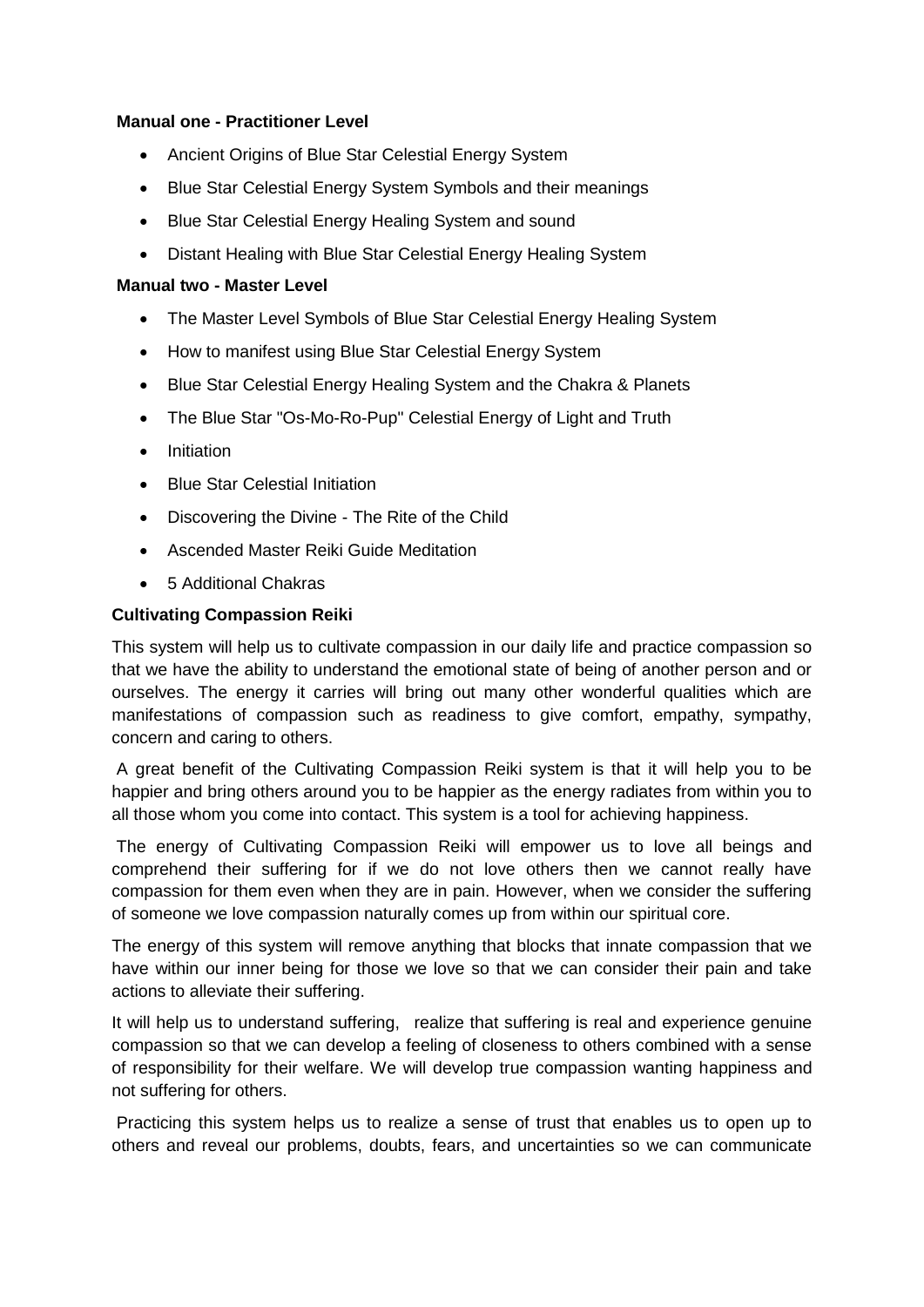honestly and openly. We will develop the courage to think of others and to do something for them. We will experience the courage to rise above fears of trusting others.

Cultivating Compassion Reiki helps us to see the human aspect of others and then take time to be sensitive towards them, do things to help them, care for them, and be loving and interested in them. As we cultivate compassion we will begin to recognize the needs, concerns and weaknesses of others while being tolerant and making allowances.

We will be less concerned about getting something back from others and more concerned about giving. Cultivating Compassion Reiki inspires us to love our fellows, look out for them, and because we want to help them. Selfishness and self-seeking will leave us as the selflessness and unconditional qualities of compassion replace them.

#### This System is Particularly Useful When

- You want to experience enlightenment
- You are being critical of self or others
- You have a short fuse with people you love
- You are impatient or unkind towards others
- Your goal is to achieve happiness
- You want to learn how to care for other people
- When you want to communicate with others openly and honestly about problems, fears, anxieties, etc.
- You want to develop more tolerance of others
- You are being cynical and distrustful of others
- You want to gain more control over your emotions
- And so much more!

#### **Empath Protection, Clearing & Activation**

This activation and clearing is given to us from Spirit so that empaths can move forward with peace, tranquillity, awareness of their body, and remain grounded. It will shield and protect from taking on the negative energy of others so that one's own energy can be managed, controlled, turned off when needed and create light energy using the power of the Mind.

The Empath Protection and Activation Clearing will enable one to not only manage the Empath nature but adapt to it and control it and modify the intensity of the experience. This system is guided by simple intention.

Anyone can use this system so that one is no longer unconsciously influenced by the thoughts, emotions and moods of others. It will clear any negative behaviours that have been adopted as a result of negative emotions and sensitivity to others such as addictions to alcohol, drugs, sex, etc.

This system will allow one to close oneself so that one is not constantly available to process other people's negative feelings and energy. It will bring in the energy of self-love so that one can put oneself first and others second so that one is a strong, powerful, clear, clean and healthy Empath.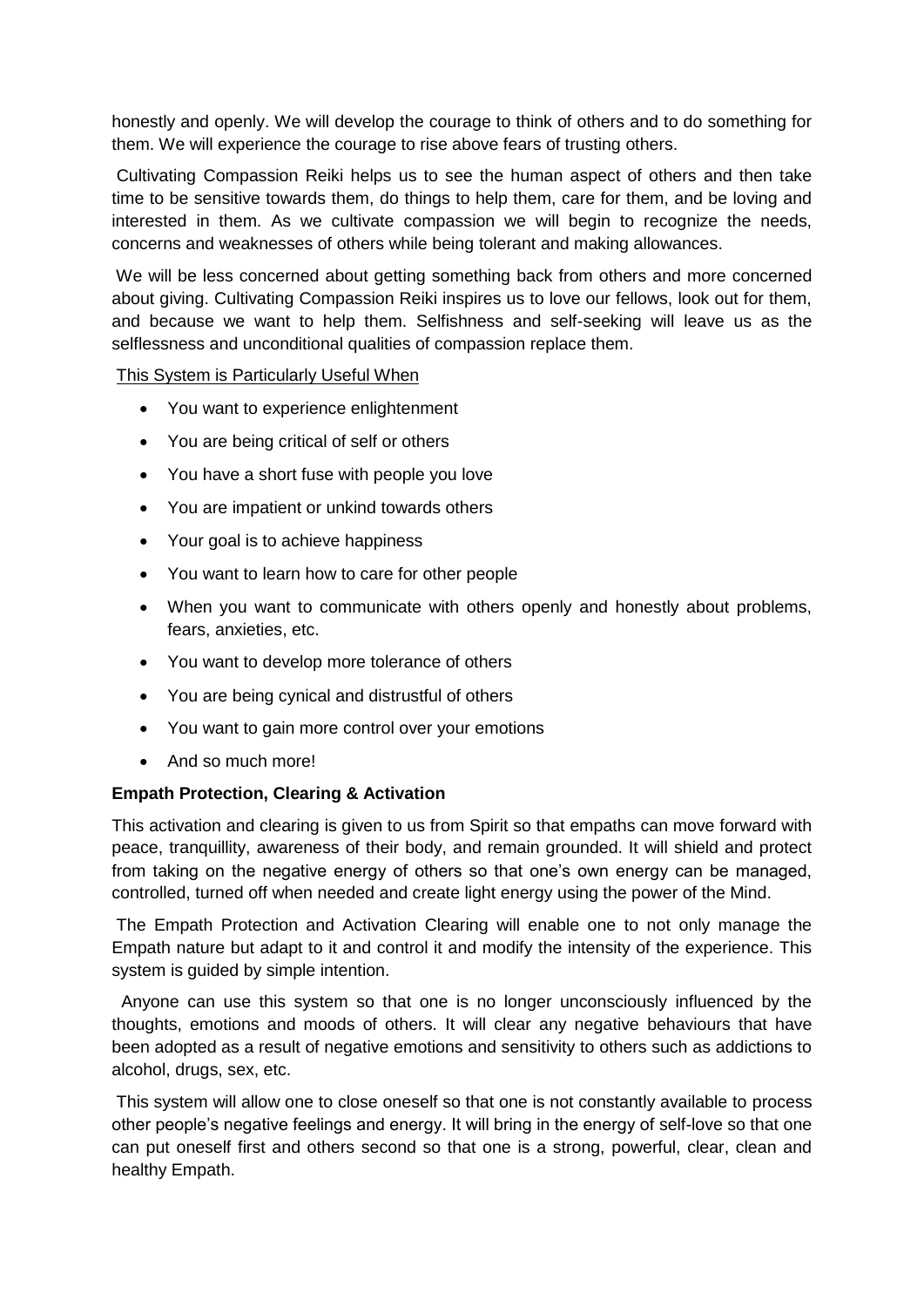The energy of this system will elevate one's mental outlook. The activation will provide protection and defence against the negative emotions and energy of others so that one is no longer plagued by overwhelming floods of other people's energy.

#### **Energetic Medicine Treatment**

Energetic Medicine Treatment promotes healing on all levels; the physical, emotional, mental, and spiritual. Using this useful energetic system as daily preventative tools can bring a high level of health and peak performance. The body has natural healing abilities and energy medicine activates these abilities.

The flow of energy can be restored and blocks released by using Energetic Medicine Treatment. This allows for the body to come back into balance and restore the harmony. We can use energy medicine to treat illness and relieve pain; stimulate immune function; prevent or minimize and stop the onset of illness; release stress; relieve headaches and other aches and pains, release stress, improve memory, enhance digestion, and raise our vibratory level.

It's high vibrational energy by pass the ego and is incredible resources which helpful in bringing the body into balance. It is extremely valuable energetic tool and stimulates us to use the whole Self for healing.

## **Eternal Cosmic Christ**

The Eternal Cosmic Christ Empowerment™ attunes you to the heart of the Eternal Cosmic Christ so that you can have a closer walk with him. A message from the Eternal Cosmic Christ channelled and published in this manual details authenticity, sharing, Divine Birth right, self-worth and healing. The Eternal Cosmic Christ's energy helps give you the courage to look within yourself and be honest with yourself about everything. Level 2 provides you with Trans-dimensionality Positioning and Ruby Heart Light Empowerments. Transdimensionality Positioning when activates will help you align and balance yourself across various dimensions. The beauty of this incredible energy function it will be perfectly calibrated for you!

#### **Eye Care Master**

Eye Care System Includes:

- Eye Health Enhancement energy function increases eye health.
- My Sight Restoration restores and increases spiritual sight
- Visual Distortion Flush drops away visual perceptual distortions
- Visual Enhancement is to help improve vision in this reality
- Physical Vision
- Preservation assists to keep your vision from declining

You will find Eye Care helps with:

- Dyslexia
- Improving your physical vision
- Scotopic Sensitivity Syndrome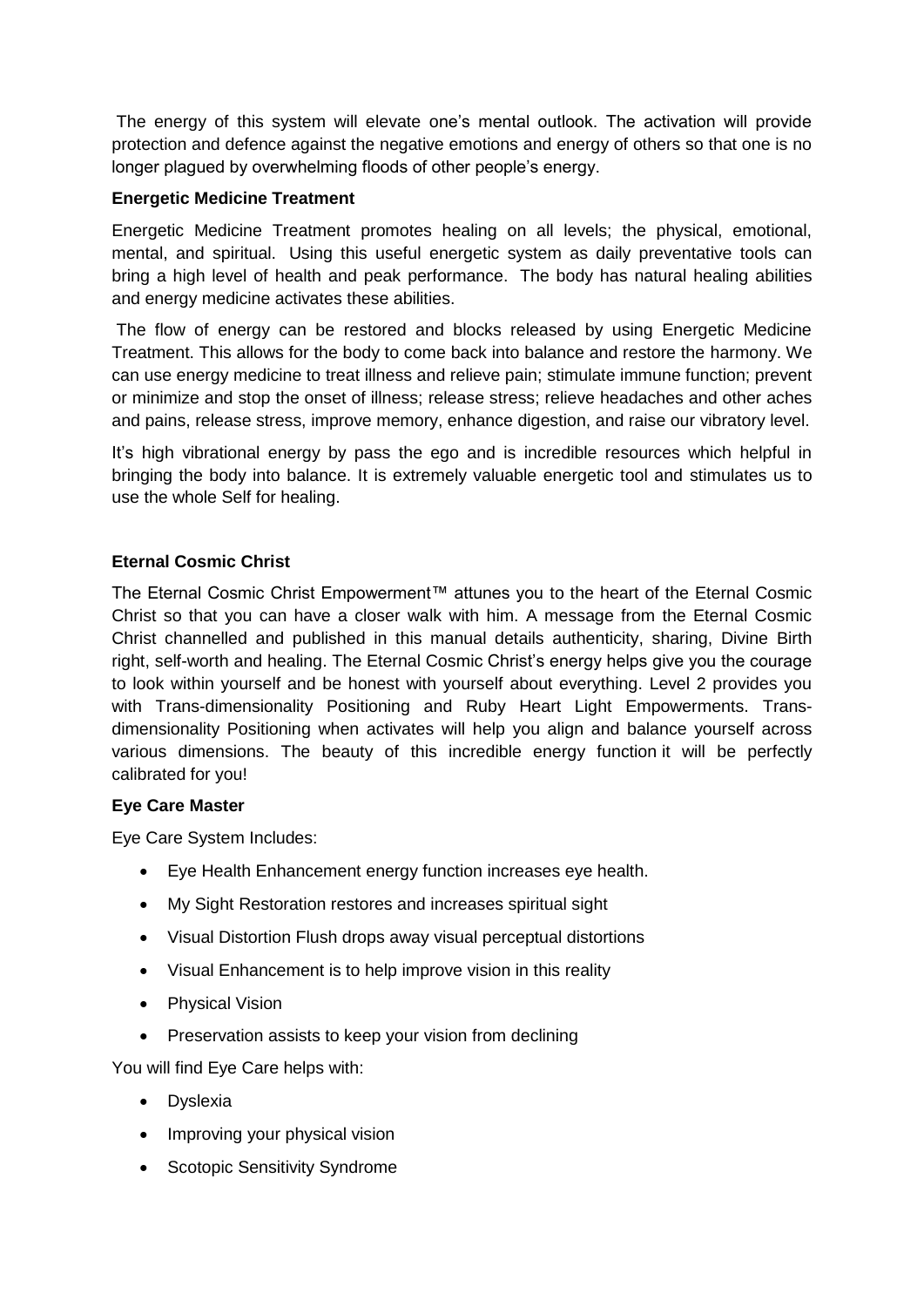- Low Vision persons
- Eye Infections
- Visual Distortions
- Temporary blurred vision due to spiritual "downloads" or "upgrades"
- Finding your spiritual path and living your truth daily
- Increasing your eye health
- Preserving the physical vision you do have

#### **Golden Hands Reiki**

Golden Hands Attunement - The Midas Touch - Abundance, Creativity, Confidence We've all heard of the expression, The Midas Touch. It comes from King Midas, who was known in Greek Mythology for his ability to turn everything he touched into gold. This was called the Golden touch, or the Midas touch. Midas, was the King of Phrygia, a region in western Asia Minor. This is where the phrase "WHATEVER TOUCH TURNS TO GOLD" came from. With this attunement, you are divinely given "Golden Hands", so that your Golden Touch can create abundance, prosperity, success, creativity, inspiration and ideas in your life.

Benefits of this attunement:

- Renewal
- Remove Writers Block
- Accomplishing Goals
- Faith
- Confidence
- Abundance
- Prosperity
- Success
- Inspiration
- Creativity
- Ideas

#### **Hands of Jesus**

This attunement connects you to the healing energies of Jesus, to empower the healer within you.

#### **Healing Flush**

#### **Healing Flush Empowerments 1 and 2 (physical)**

The Healing Flushes for Physical Problems work to improve physical health, first by clearing out negative energies that might be allowing viruses and imbalances to manifest, and second by enhancing the energetic system to support improved immune function and health.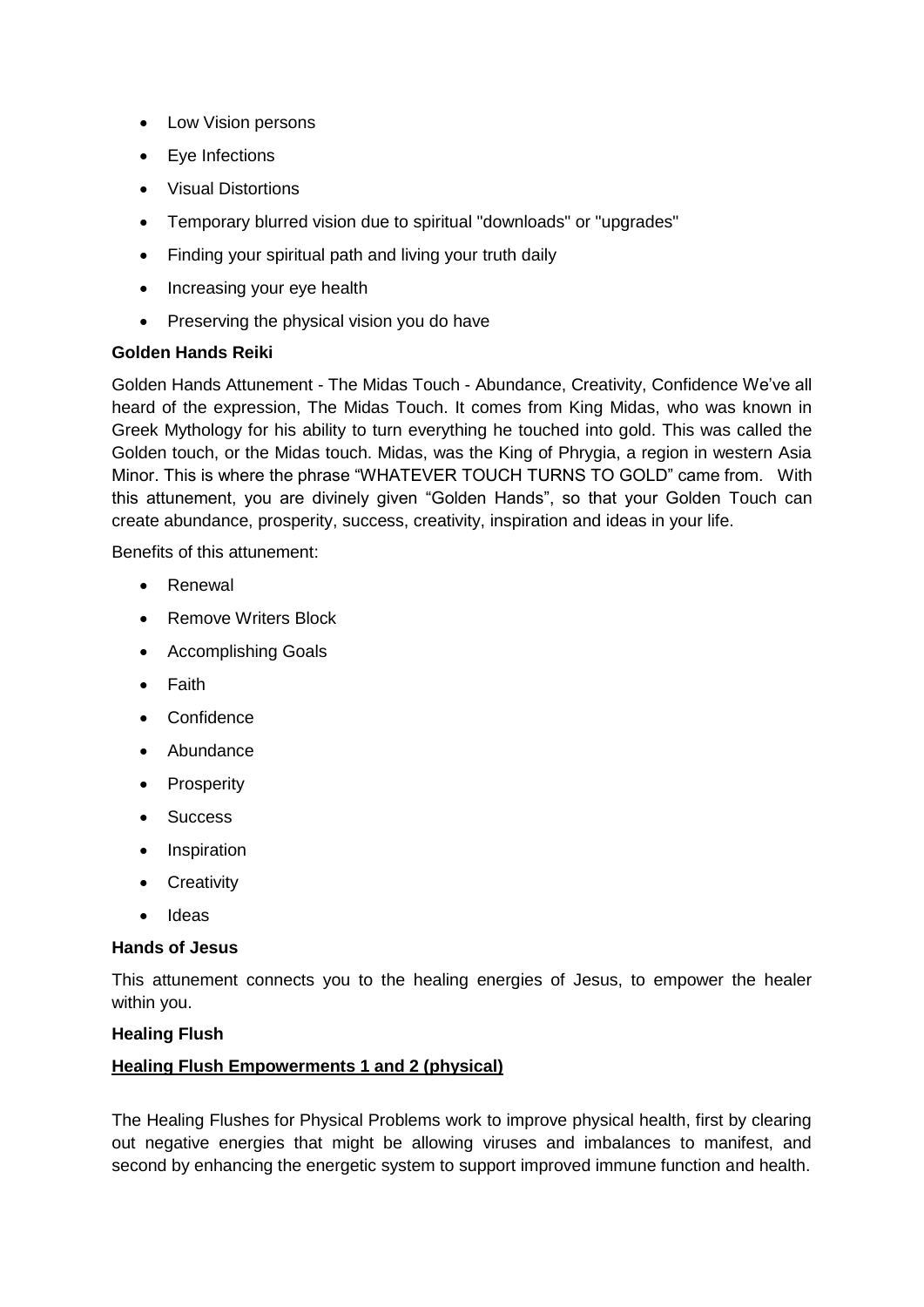These energies are best used to support healing from minor issues such as a cold or flu. They can also be used for more chronic or serious illnesses as boosters, but do not rely on these flushes for life-threatening diseases. (And of course, remember that energy healing is not to be used to cure illness and energy healers cannot diagnose disease.)

The flushes also can support the energetic system in crowded environments, much in the way herbal immune supplements support the immune system.

### **Healing Flush Empowerments 3 and 4 (emotional)**

The Healing Flushes for Emotional Problems are the second group in a series of Healing Flushes. While you do not need to have been attuned to Healing Flushes for Physical Problems (Empowerments 1 & 2) to use this manual or system, it is recommended for optimal benefits.

The Healing Flushes for Emotional Problems are very simple to use and work via intention. Healing Flush Empowerment 3 works to remove emotional blockages. Healing Flush Empowerment 4 helps strengthen the emotional body to become more resilient to emotional stress and disappointment. These attunements can bring up clearing symptoms in the form of emotional release, so you should plan to receive the attunements when you have time to process the energies.

## **Healing Flush Empowerments 5 and 6 (spiritual)**

The Healing Flushes for Spiritual Integration are the third group in a series of Healing Flushes. These spiritual integration energies are the culmination of the healing flushes. The entire system (Healing Flushes 1-6) is designed to be an easy way to utilize energy healing for optimal health and wholeness. We start at the physical level, then bolster the emotions, and finally complete this work with a strong connection to spirit.

While you do not need to have been attuned to Healing Flush Empowerments 1- 4 to use this manual or system, it is recommended for optimal benefits.

## **Mastering Destiny Empowerment**

The Mastering Destiny Empowerment is given to us by Spirit so that we can be Masters of our own destiny. This empowerment will enable us to be the makers of our own fate so that we no longer search for truth outside of ourselves. The energy will sweep over and through us removing anything that blocks us from enjoying our life as it is no matter what is going on at any given moment. We will experience deep peace as we realize that in truth we can create anything that we hold our divine attention upon. Nothing is out of our reach. Once the energy is activated we will begin drawing in opportunities, people, and resources to help us achieve our life purposes, plans and goals. What we desire in our heart of hearts will expand and become our reality as a result of working with this system. Fear and worry thoughts will leave us. Tendencies towards visualizing and dwelling on the worst possible outcome will be cleared. This will prevent us from bring about what we fear. The energy will give us a positive boost so that we become the manifesting magnet we are designed to be. Then we are able to attract anything we want into our life. Positive energy will enter bring us a good outlook and attitude about the future so that we believe it is possible to create any destiny we desire. As a result of the empowerment we will develop unwavering faith in our ability to manifest our destiny. We will begin to believe that what we want and or need is already manifested, already on its way to us. We will adopt new behaviours that support